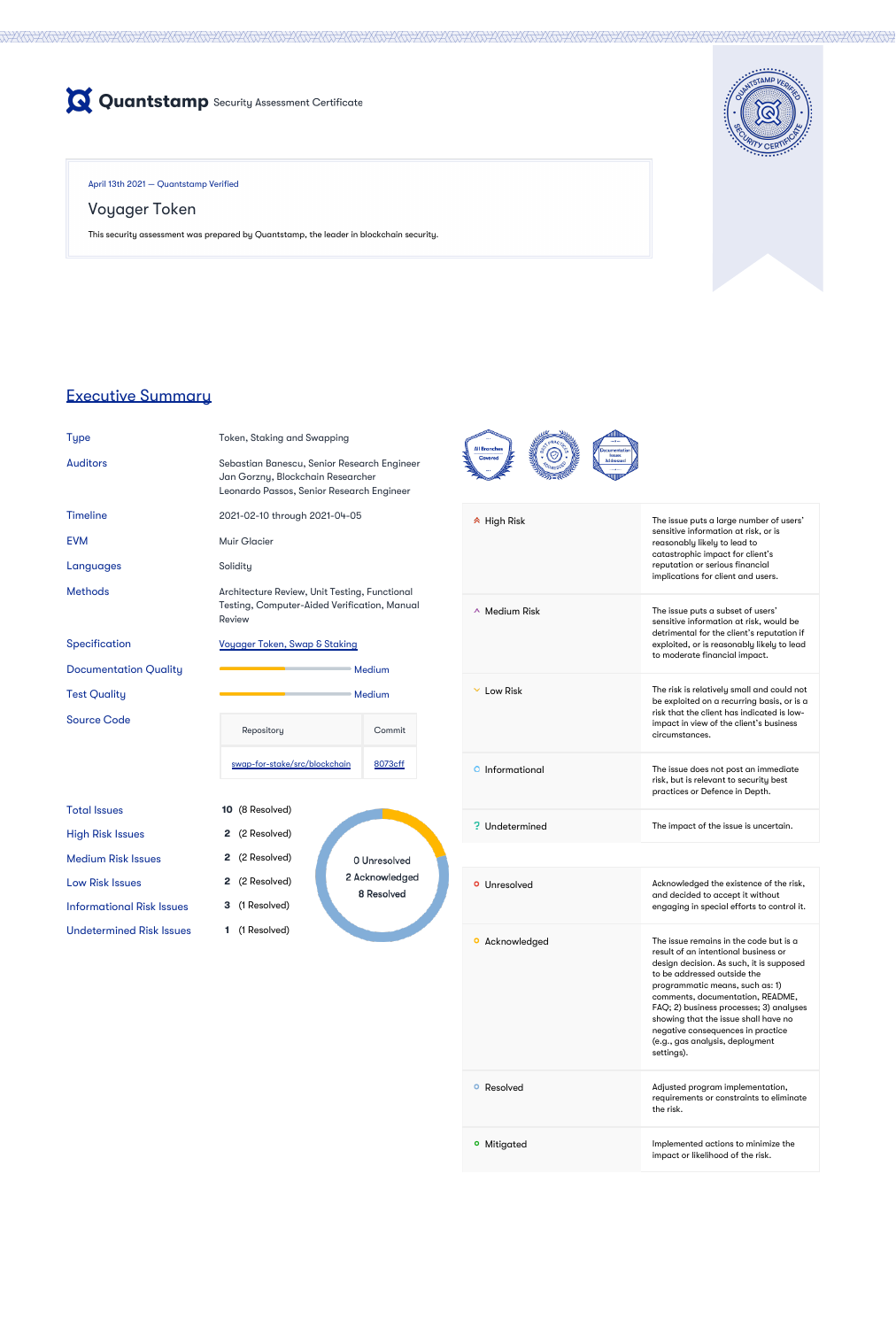# Summary of Findings

Quantstamp has performed a security audit of the Republic Voyager Token, Swap and Staking contracts and has identified 10 issues ranging across all severity levels. Additionally we have identified 6 best practice issues, 3 documentation issues and a low branch coverage when executing the test suite. We recommend addressing all of these issues before deploying the code on a production environment.

 $\bm{\mathsf{Update}}$ : The reaudit has been performed and the report has been updated w.r.t. the code under commit hash <code>c8c2ad1</code>.

**Update:** The reaudit has been performed and the report has been updated w.r.t. the code under commit hash  $8073\text{cff}.$ 

| ID     | <b>Description</b>                                           | Severity              | <b>Status</b>    |
|--------|--------------------------------------------------------------|-----------------------|------------------|
| QSP-1  | <b>Undocumented Staking And Accrued Interest Logic</b>       | $\triangle$ High      | <b>Fixed</b>     |
| QSP-2  | Unchecked Return Value                                       | $\triangle$ High      | <b>Fixed</b>     |
| QSP-3  | <b>Missing Input Validation</b>                              | $\wedge$ Medium       | <b>Fixed</b>     |
| OSP-4  | Integer Overflow / Underflow                                 | $\wedge$ Medium       | <b>Fixed</b>     |
| QSP-5  | Increased Loss Of Precision                                  | $\vee$ Low            | <b>Mitigated</b> |
| QSP-6  | init Accepts Zero Minters                                    | $\vee$ Low            | <b>Fixed</b>     |
| QSP-7  | <b>Unlocked Pragma</b>                                       | O Informational       | <b>Fixed</b>     |
| QSP-8  | <b>Allowance Double-Spend Exploit</b>                        | O Informational       | Acknowledged     |
| OSP-9  | Gas Usage / for Loop Concerns                                | O Informational       | Acknowledged     |
| QSP-10 | <b>Accruing Interest Starting Point Could Be In The Past</b> | <b>? Undetermined</b> | <b>Mitigated</b> |

# Quantstamp Audit Breakdown

Quantstamp's objective was to evaluate the repository for security-related issues, code quality, and adherence to specification and best practices.

Possible issues we looked for included (but are not limited to):

- Transaction-ordering dependence
- Timestamp dependence
- Mishandled exceptions and call stack limits
- Unsafe external calls
- Integer overflow / underflow
- Number rounding errors
- Reentrancy and cross-function vulnerabilities
- Denial of service / logical oversights
- Access control
- Centralization of power
- Business logic contradicting the specification
- Code clones, functionality duplication
- Gas usage
- Arbitrary token minting

### Methodology

The Quantstamp auditing process follows a routine series of steps:

- 1. Code review that includes the following
	- i. Review of the specifications, sources, and instructions provided to Quantstamp to make sure we understand the size, scope, and functionality of the smart contract.
	- ii. Manual review of code, which is the process of reading source code line-by-line in an attempt to identify potential vulnerabilities.
	- iii. Comparison to specification, which is the process of checking whether the code does what the specifications, sources, and instructions provided to Quantstamp describe.

- 2. Testing and automated analysis that includes the following:
	- i. Test coverage analysis, which is the process of determining whether the test cases are actually covering the code and how much code is exercised when we run those test cases.
	- ii. Symbolic execution, which is analyzing a program to determine what inputs cause each part of a program to execute.
- 3. Best practices review, which is a review of the smart contracts to improve efficiency, effectiveness, clarify, maintainability, security, and control based on the established industry and academic practices, recommendations, and research.
- 4. Specific, itemized, and actionable recommendations to help you take steps to secure your smart contracts.

### Toolset

The notes below outline the setup and steps performed in the process of this audit.

### Setup

Tool Setup:

• [Slither](https://github.com/crytic/slither) v0.7.0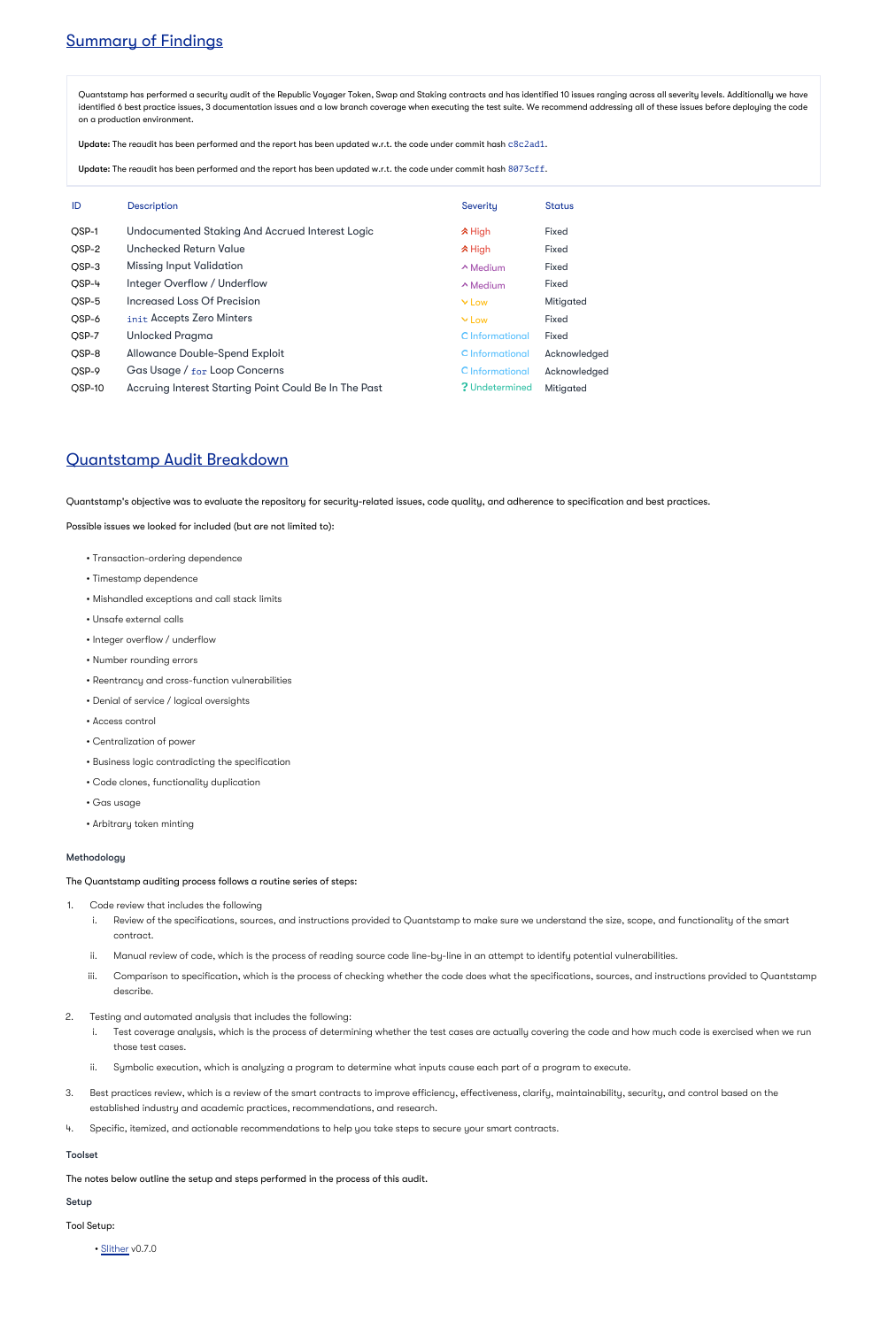### Steps taken to run the tools:

- 1. Installed the Slither tool: pip install slither-analyzer
- 2. Run Slither from the project directory: slither .

# **Findings**

### QSP-1 Undocumented Staking And Accrued Interest Logic

### Severity: *High Risk*

Status: Fixed

File(s) affected: Staking.sol

Description: The logic in \_stake, \_unstake, \_accrueInterest and \_calculateAccruedInterest is not properly documented. The specification does not mention anything related to accrued interest; hence, there is no reference to match against the implemented code. Moreover, the mathematical relations for computing the total amount of shares when staking and unstaking is not documented. As a consequence, one cannot tell if the implementation is indeed correct and fulfils the intended behavior. This may have a significant impact on end-users.

**Recommendation:** Enhance the specification markdown file with a descriptive explanation of staking, unstaking and interest accrual.

**Update:** This issue was fixed by adding a description of the 4 functions in the <code>README</code> .  $\mathsf{md}$  file.

- 1. StakeToken.init does not check if its input parameters of type address are different from address(0).
- 2. StakeToken.mint does not check if its input parameter of type address is different from address(0). It also does not check if the value of amount is higher than 0.
- 3. Staking.constructor does not check if its input parameter of type address is different from address(0). It also does not check if the values of its uint256 parameters are higher than 0. Also the timestamp parameter is not checked and could be in the past.
- 4. Staking.stake does not check if its amount is higher than 0.
- 5. Staking.stakeFor does not check if its user is different than address(0) and does not check if amount is higher than 0.
- 6. Staking. setInterestRate does not check if its newInterestRate is higher than 0.
- 7. TokenSwap.constructor does not check if its input parameters of type address are different from address(0). It also does not check if the values of its uint256 parameters are higher than  $0.$
- 8. TokenSwap.swap does not check if the value of fromAmount is higher than 0.

# QSP-2 Unchecked Return Value

### Severity: *High Risk*

Status: Fixed

File(s) affected: TokenSwap.sol

### Related Issue(s): [SWC-104](https://smartcontractsecurity.github.io/SWC-registry/docs/SWC-104)

 $\sf Description:$  According to the ERC20 standard the  $\tt transfer$  and  $\tt transfer$  and  $\tt transfer$  functions return  $\tt true$  if the transfer was successful and  $\tt{false}$  otherwise. These functions do not need to revert if the transfer is not successful. However, TokenSwap.swap(uint256) ignores return value by fromToken.transferFrom(msg.sender,burnAddress,fromAmount) on L54. Since <code>fromToken</code> is an arbitrary IERC20 (which was not in the scope of this audit), one cannot assume anything about how that token may fail.

Recommendation: Require the return value of transferFrom to be true.

 $\sf Update:$  This issue has been fixed by replacing  ${\tt transferFrom}$  with  ${\tt safeTransformerFrom}$  which reverts in case of failure to transfer funds.

**Recommendation:** Add input validation for each of the input parameters and functions mentioned above. Unless input addresses are known to be correct (e.g., controlled by deployment scripts), we suggest verifying that:

- 1. Fixed
- 2. Fixed
- 3. Fixed, because the address parameter is being checked. Acknowledged that the timestamp can be in the past by at most 1 day.
- 4. Fixed by adding those checks in the \_stake function
- 5. Fixed by adding those checks in the \_stake function
- 6. Acknowledged as intended behavior. Staking setInterestRate accepting 0 is intended behavior, allowing the owner to disable interest accrual entirely, should that be required.
- 7. Fixed
- 8. Fixed. TokenSwap. swap does not check if fromAmount > 0.

# QSP-3 Missing Input Validation

Severity: *Medium Risk*

Status: Fixed

File(s) affected: StakeToken.sol, Staking.sol, TokenSwap.sol

Description: The following functions are missing input parameter validations:

- 1. they are different than address(0);
- 2. they are indeed contracts (when applicable).

Update: The status of each sub-point above is given below along with a clarification comment, where necessary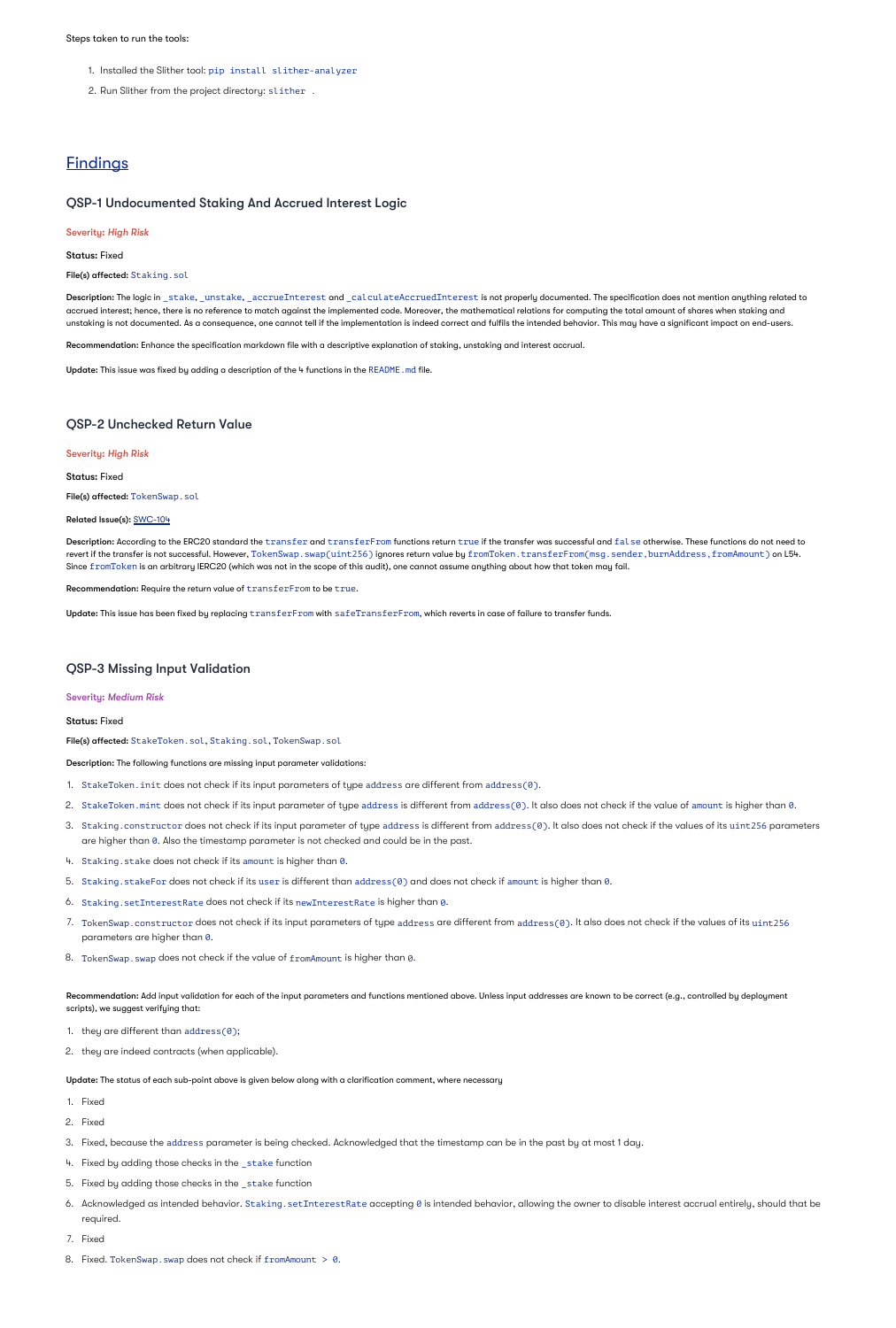# QSP-4 Integer Overflow / Underflow

### Severity: *Medium Risk*

Status: Fixed

File(s) affected: StakeToken.sol

**Description:** Integer overflow/underflow occur when an integer hits its bit-size limit. Every integer has a set range; when that range is passed, the value loops back around. A clock is a good analogy: at 11:59, the minute hand goes to 0, not 60, because 59 is the largest possible minute.

The addition on L64 of  ${\tt StakingToken}$  may overflow since there is no hard cap on the total token supply:

return totalSupply() + \_stakingContract.totalUnmintedInterest();

Recommendation: Rely on SafeMath arithmetic operators, which throw upon overflow/underflow, instead of using Solidity native ones, which do not revert.

# QSP-5 Increased Loss Of Precision

Severity: *Low Risk*

Status: Mitigated

File(s) affected: Staking.sol

- $\cdot$  newBalance = newBalance.mul((uint256(1000000).add( interestRateDaily)) \*\* 10).div(1000000 \*\* 10) on L231
- 2. Staking. calculateAccruedInterest() performs a multiplication on the result of a division:
	- daysElapsed = (block.timestamp.sub(\_lastInterestAccruedTimestamp)).div(86400) on L222
	- timestamp = \_lastInterestAccruedTimestamp.add(daysElapsed.mul(86400)) on L237.

Recommendation: Move the division after the multiplication.

**Update from dev team:** The issue is related to deliberate design decisions, and, as a result, remains in the code. Steps have been taken to demonstrate the extent of potential effects:

- 1. In case 1, a unit test has been added to demonstrate that the loss in tokens does not exceed  $10^{-5}$  tokens per year per position, which is negligible.
- 2. In case 2, loss of precision is deliberate, as this is a rounding operation the function increments \_lastInterestAccruedTimestamp only by full days.

The integer division in Solidity leads to a loss in precision due to the truncation of decimal digits. Therefore division should be always performed as the last arithmetic operation in Description: any computation where this is possible.

1. Staking.\_calculateAccruedInterest() performs a multiplication on the result of a division:

• newBalance = newBalance.mul((uint256(1000000).add(\_interestRateDaily)) \*\* daysRemain).div(1000000 \*\* daysRemain) on L228

Description: Presently, the <code>init</code> function in the StakeToken contract does not require the <code>minterAddresses</code> array to have a length greater than zero. If it has a length of zero, StakeToken will be deemed initialized, but will prevent minting from ever occurring, which defeats the purpose of the contract.

Recommendation: Add a require statement to the init function s.t. it checks that the minterAddresses array has length  $> 0$ .

# QSP-6 init Accepts Zero Minters

### Severity: *Low Risk*

### Status: Fixed

### File(s) affected: StakeToken.sol

# QSP-7 Unlocked Pragma

### Severity: *Informational*

### Status: Fixed

### File(s) affected: All

**Description:** Every Solidity file specifies in the header a version number of the format  $\text{pragma }\text{solidity }(\wedge) \theta.7.*$  The caret (^) before the version number implies an unlocked pragma, meaning that the compiler will use the specified version and above, hence the term "unlocked".

Recommendation: For consistency and to prevent unexpected behavior in the future, it is recommended to remove the caret to lock the file onto a specific Solidity version.

# QSP-8 Allowance Double-Spend Exploit

Severity: *Informational*

Status: Acknowledged

File(s) affected: StakeToken.sol

Description: As it presently is constructed, the contract is vulnerable to the [allowance double-spend exploit,](https://github.com/OpenZeppelin/openzeppelin-solidity/blob/b4f87bb8fc25fb07f73099701e39e167a3d36465/contracts/token/ERC20/ERC20.sol#L71-L78) as with other ERC20 tokens.

### Exploit Scenario:

- 1. Alice allows Bob to transfer N amount of Alice's tokens (N>0) by calling the approve( ) method on Token smart contract (passing Bob's address and N as method arguments)
- 2. After some time, Alice decides to change from N to M (M>0) the number of Alice's tokens Bob is allowed to transfer, so she calls the approve() method again, this time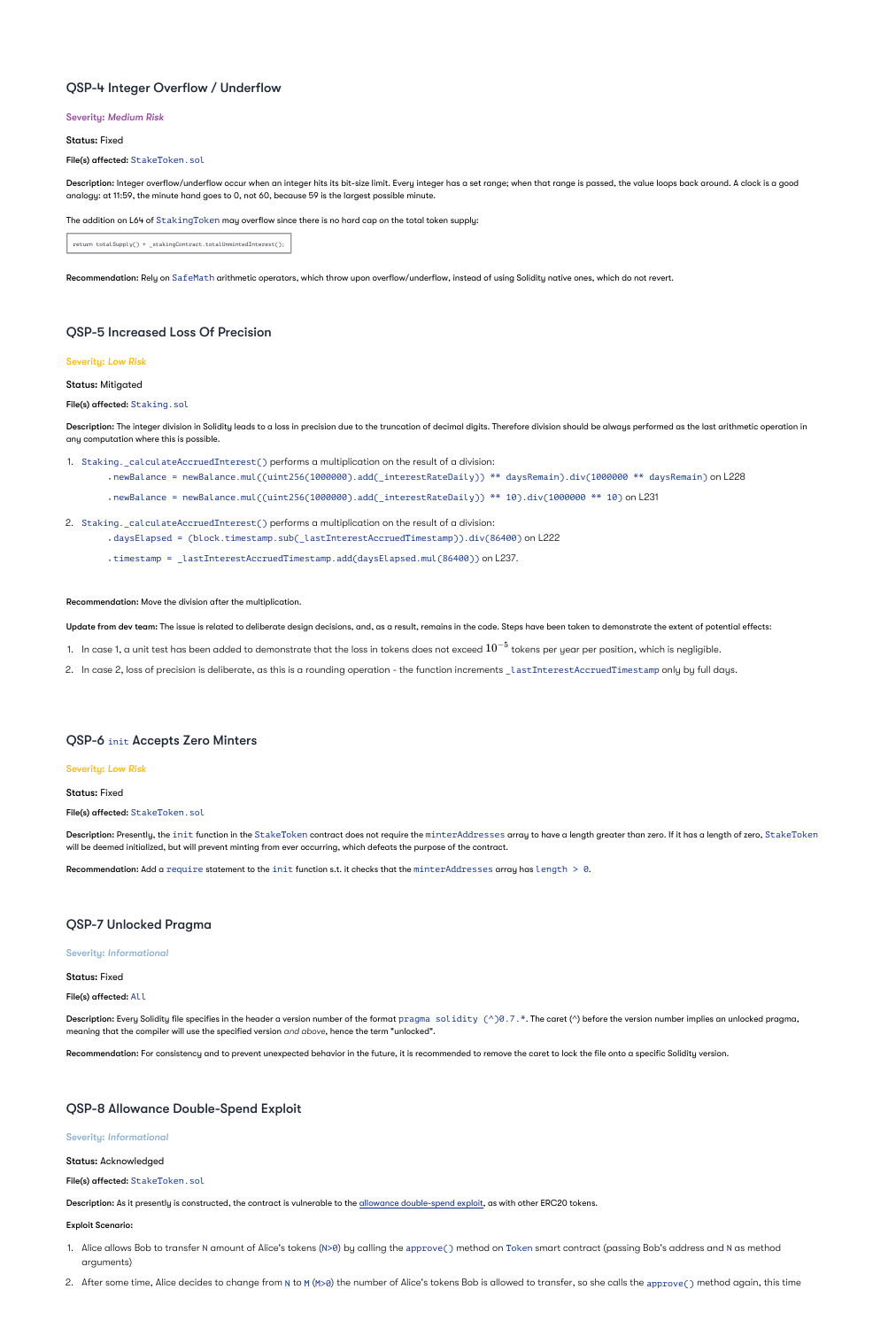passing Bob's address and M as method arguments

- 3. Bob notices Alice's second transaction before it was mined and quickly sends another transaction that calls the  $\verb|transferFrom()|$  method to transfer N Alice's tokens somewhere
- 4. If Bob's transaction will be executed before Alice's transaction, then Bob will successfully transfer N Alice's tokens and will gain an ability to transfer another M tokens
- 5. Before Alice notices any irregularities, Bob calls transferFrom() method again, this time to transfer M Alice's tokens.

 $\sf Recommendation:$  The exploit (as described above) is mitigated through use of functions that increase/decrease the allowance relative to its current value, such as <code>increaseAllowance()</code> and . decreaseAllowance()

Pending community agreement on an ERC standard that would protect against this exploit, we recommend that developers of applications dependent on app $\texttt{rove}()$  /  $\texttt{transferFrom}()$ should keep in mind that they have to set allowance to 0 first and verify if it was used before setting the new value. Teams who decide to wait for such a standard should make these recommendations to app developers who work with their token contract.

**Update from dev team:** StakeToken inherits from OpenZeppelin ERC-20, which implements <code>increaseAllowance</code> and <code>decreaseAllowance</code> - these functions can be used by third-party developers interacting with the token.

# QSP-9 Gas Usage / for Loop Concerns

**Recommendation:** Require the length of the minterAddresses array to be less than a reasonable number of minters, e.g. 5. In case a high number of minters is needed perform a gas analysis to make sure that this function does not run out of gas.

**Update from dev team:** The function in question is called only once on initial contract deployment - the  $StakeToken$  is initialized with only three minter addresses - two  $TokenSwap$  contracts and the  ${\sf Staking}$  contract. Therefore, an "out of gas" exception is unlikely.

Severity: *Informational*

 $\sf Description:$  In the <code>Staking</code> contract constructor, <code>\_lastInterestAccruedTimestamp</code> could be set to be in the past, i.e., when <code>startingTimestamp < block.timestamp. This seems</code> incorrect, and could lead to unknown side effects.

 $\sf Recommendation:$  Add a  $\verb"require statement to the Staking contract construction verifies that starting Timestamp is great than block.timestamp.$ 

**Update:** The timestamp to start staking cannot be set to earlier than 1 day behind the deployment date.

Status: Acknowledged

File(s) affected: StakingToken.sol

Related Issue(s): [SWC-128](https://smartcontractsecurity.github.io/SWC-registry/docs/SWC-128)

**Description:** Gas usage is a main concern for smart contract developers and users, since high gas costs may prevent users from wanting to use the smart contract. Even worse, some gas usage issues may prevent the contract from providing services entirely. For example, if a  $\mathtt{for}$  loop requires too much gas to exit, then it may prevent the contract from functioning correctly entirely.

The StakeToken . init function contains a loop which is bounded by user provided input and hence it could run into an out of gas error if the length of the minterAddresses array was long

- 2.  $\,$  [Fixed] The specification markdown file does not explicitly make a connection between <code>StakeToken</code> and <code>VGR.</code> Make such a connection explicit in the documentation and in the <code>StakeToken.sol</code> file as a means to aid understanding.
- 3. [Fixed] In TokenSwap.sol, L29 and 30 state that:

enough.

1. **[Fixed]** There is no need for the StakeToken contract to be a direct subtype of IERC20, as that is already the case through the inheritance of ERC20. Hence, change its declaration to contract StakeToken is ERC20, Ownable {

# QSP-10 Accruing Interest Starting Point Could Be In The Past

Severity: *Undetermined*

Status: Mitigated

File(s) affected: Staking.sol

# Automated Analyses

Slither

The Slither analyzer has detected 74 issues, the majority of which were filtered out as false positives. The remaining issues were integrated in the findings listed above.

# Code Documentation

1. **[Fixed] The** SPEC md file states that "the staking token implements both the ERC-20 interface and the EIP-900 staking contract interface.". This is not accurate, as the

StakeToken contract only conforms to the ERC20 interface.

\_swapFromQuantity: numerator in the swapping fraction (e.g. 100 OldTokens for 30 NewTokens)

\_swapToQuantity: denominator in the swapping fraction, respectively

However, as per calculation in the swap function (TokenSwap.sol, L55), swapFromQuantity is the denominator, whereas swapToQuantity is the numerator.

# Adherence to Best Practices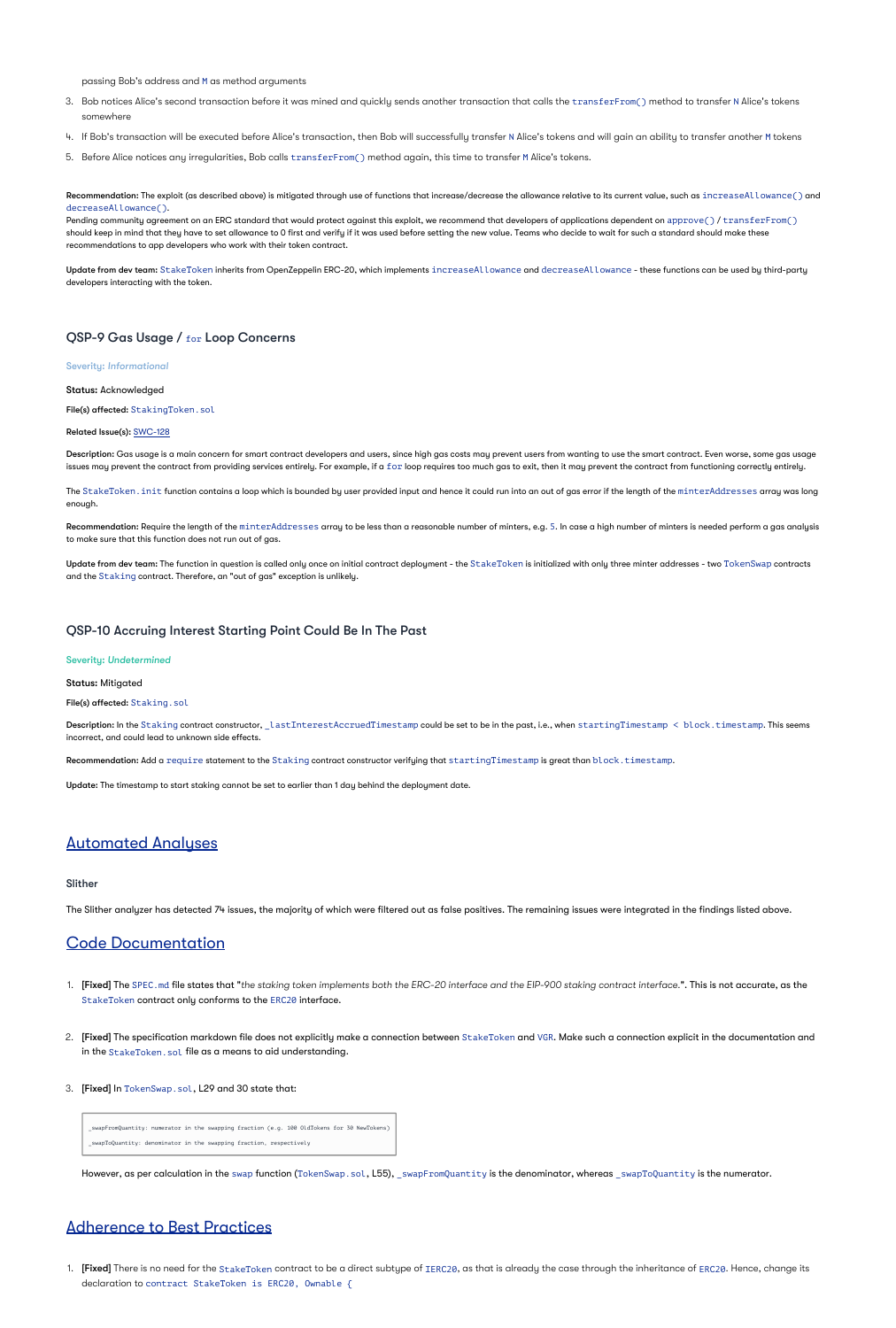- 2. [Fixed] Some parts of the code could use better indenting. We recommend using an automated indenting tool to make indentation consistent across the code.
- 3. **[Fixed]** Mock files, which fulfil a testing concern, are mixed with production code that ought to be deployed to mainnet. This is not ideal. Rather, we recommend isolating test-related code into its own folder (e.g., test/resources/contracts).
- 4. 【**Fixed**】 Staking.\_calculateAccruedInterest() uses literals with too many digits on L228: newBalance = newBalance.mul((uint256(1000000).add(\_interestRateDaily)) \*\* daysRemain).div(1000000 \*\* daysRemain).Same applies for L231.These should be replaced with  $10***$ 6.
- 5. **[Fixed]** Avoid using magic numbers and replace them with named constants, whose names should provide a semantic meaning, not simply a phrase indicating the constant's value. There are several magic numbers like 10 and 1000000 in Staking. sol. These should be replaced.
- 6. [Fixed] The formula for \_newShares (Staking.sol) can be simplified by replacing the existing code on L167-169 with:

uint256 newShares = \_totalShares == 0 ? amount : \_totalShares.mul(amount).div(\_totalStaked); \_totalStaked = \_totalStaked.add(amount);

# Test Results

Test Suite Results

We confirm that all 22 test cases are passing.

**Update:** The team has added 9 tests and all 31 tests are passing.

**Update:** The team has added 21 tests and all 52 tests are passing.

#### Network Info ============

> HardhatEVM: v2.0.5 > network: hardhat

StakingConstructor

✓ should not allow to set a zero token address ✓ should not allow to launch with interest rate > max interest rate ✓ should not allow to launch with max interest set to 0 ✓ should not allow to launch with interest set to 0 ✓ should not allow to set a date more than 1 day in the past

Staking

✓ should not allow setting more than the max interest rate

✓ should have expected token test setup

✓ should allow staking and unstaking tokens (210ms)

✓ should revert on zero staked amount

- ✓ should revert when staking for zero address
- ✓ should revert on insufficient balance

✓ should revert on insufficient allowance

✓ should revert on incorrect transferFrom (212ms)

✓ should revert on incorrect transfer (224ms)

✓ should not allow to unstake 0 (40ms)

✓ should not allow to unstake more than the user balance (47ms)

✓ should keep track of total staked from multiple stakers (173ms)

✓ should define the staking token

✓ should not support history

✓ should emit a staked and unstaked events

✓ should allow the owner to set the interest rate

✓ should not allow non-owners to set the interest rate

✓ should not allow the interest rate to exceed the allowed maximum

✓ should accrue interest over time (112ms)

✓ should be able to accrue interest manually (85ms)

✓ should not accrue interest in less than a day (70ms)

✓ should accrue interest correctly over a long period of time (124ms)

✓ should accrue interest correctly after interest rate change (126ms)

✓ should accrue interest correctly for multiple stakers in a complex scenario (309ms)

✓ staking contract should display unminted interest correctly (145ms)

✓ token contract should display real + virtual tokens correctly (181ms)

✓ precision loss from staking accrual should not exceed 0.00001 tokens a year (167ms)

✓ 30 years of unaccrued interest still fits into a block (5056ms)

#### Token

 $\checkmark$  deploys a token with the expected details (75ms)

✓ new tokens are minted correctly and only by a designated minter (55ms)

✓ should be initializable only once

✓ should not allow to set a zero address staking contract

✓ should not allow zero addresses in the minter list

✓ should not allow to initialize with no minters

✓ should not allow tokens to mint to zero address

✓ should not allow tokens to mint to zero tokens

#### TokenSwapConstructor

✓ should not allow to create a swap contract with zero from amount ✓ should not allow to create a swap contract with zero to amount ✓ should not allow to create a swap contract with zero old token address ✓ should not allow to create a swap contract with zero new token address

#### TokenSwap

✓ should deploy with the correct owner

✓ should have expected token test setup

✓ should deploy swap token with constructor configuration variables

✓ should return the right ratio of tokens and burn the swapped tokens (84ms)

✓ should not allow to swap zero tokens

✓ should emit a swap event

✓ can be paused and unpaused (admin only), no swaps during pause (47ms)

52 passing (20s)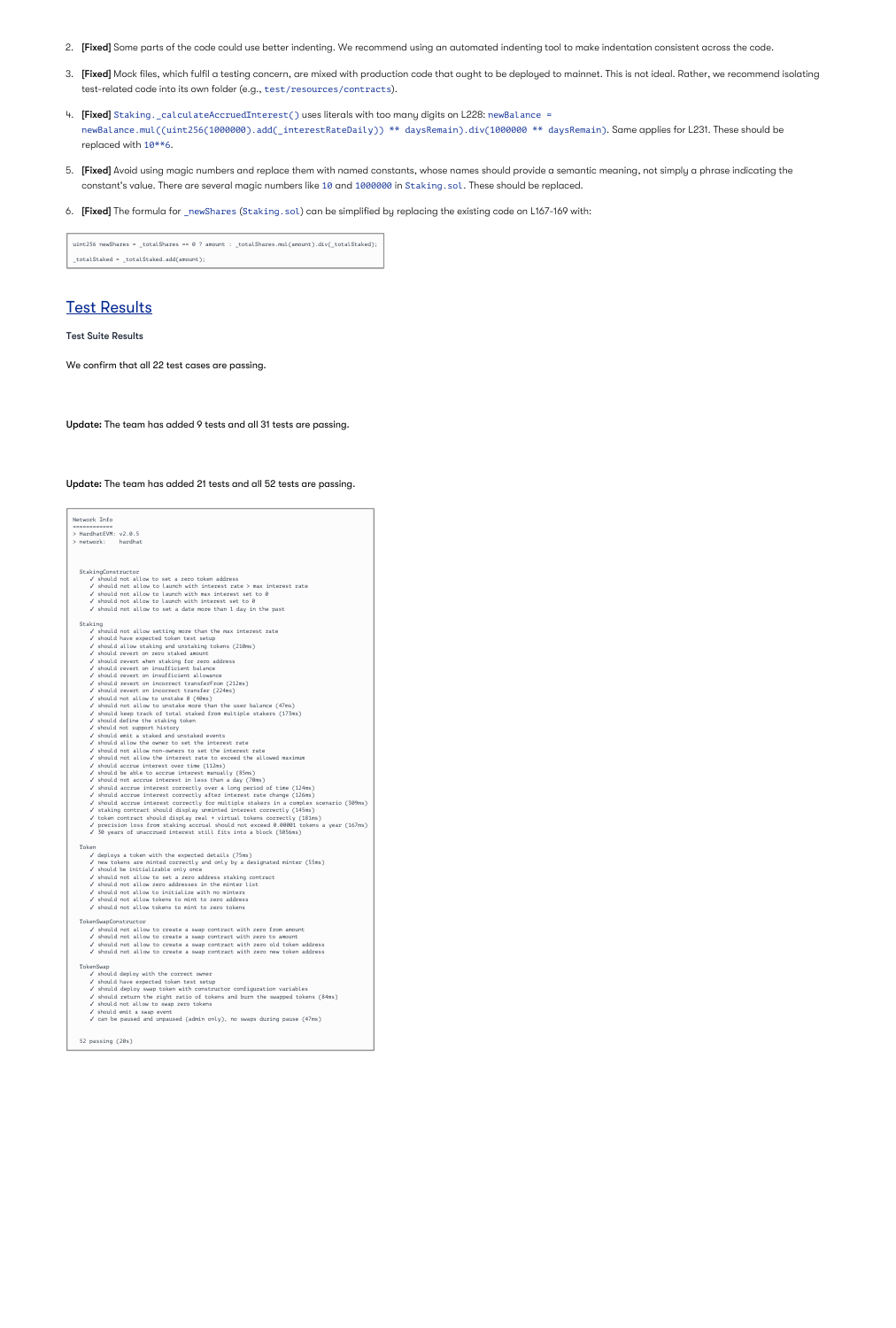# Code Coverage

The branch coverage is low. We recommend increasing the branch coverage up to 100%, in order to increase confidence in the fact that the majority of the functionality in the code is properly covered by tests. Note that an increase in coverage has to be accompanied by an increase in assertion statements that check all the desired effects but also the side effects of function calls.

**Update:** The test suite has been improved and the branch coverage is now higher than 77%. We recommend further increasing this up to 100%.

**Update:** The test suite has been improved and the branch coverage is now 100%.

| File                  | % Stmts  | % Branch | % Funcs  | % Lines  | <b>Uncovered Lines</b> |
|-----------------------|----------|----------|----------|----------|------------------------|
| contracts/            | 100      | 100      | 100      | 100      |                        |
| BurnAddress.sol       | 100      | 100      | 100      | 100      |                        |
| StakeToken.sol        | 100      | 100      | 100      | 100      |                        |
| Staking.sol           | 100      | 100      | 100      | 100      |                        |
| TokenSwap.sol         | 100      | 100      | 100      | 100      |                        |
| contracts/interfaces/ | 100      | 100      | 100      | 100      |                        |
| IStakingContract.sol  | 100      | 100      | 100      | 100      |                        |
| contracts/mocks/      | 88.89    | 100      | 88.89    | 88.89    |                        |
| StakeTokenMock.sol    | 100      | 100      | 100      | 100      |                        |
| StakingMock.sol       | $\Theta$ | 100      | $\Theta$ | $\Theta$ | $8\phantom{1}$         |
| WeirdTokenMock.sol    | 100      | 100      | 100      | 100      |                        |
| All files             | 99.12    | 100      | 97.44    | 99.13    |                        |

# Appendix

# File Signatures

The following are the SHA-256 hashes of the reviewed files. A file with a different SHA-256 hash has been modified, intentionally or otherwise, after the security review. You are cautioned that a different SHA-256 hash could be (but is not necessarily) an indication of a changed condition or potential vulnerability that was not within the scope of the review.

### **Contracts**

6c0ffd1da3e273998bfb0eefc6dfe247c953eeeabeb4d33c991446687c37fb4a ./contracts/StakeToken.sol bd434d1f4b5ac5a60760dfd6b4dffec81a7f6caf43a3ff47f8e4b71847e2b5db ./contracts/TokenSwap.sol 2bfd5a27ea36b43b0732598da5cd4d10916fa98a89bbc56284070e87127e3784 ./contracts/BurnAddress.sol ce76cb1ccd874ef7a2a3dea5554041e914a9d6dbf876ae1cf4b2eb5efe201764 ./contracts/Staking.sol 6dc1096dc1e7fb7893ca6976d5928f0b132927fd18190cc4c3bc4e11f1f54868 ./contracts/interfaces/IStakingContract.sol c8e712afc0ad570c799daf89a995248a491b1a455eb9d6f51992d518f6439dd7 ./contracts/mocks/StakingMock.sol 3143c493ee309a6d3dbea7e19cd3db0f12a911adc86dd2bd5a64222c8f3c1df9 ./contracts/mocks/WeirdTokenMock.sol 84438e91cac8d1d131019767d80ff6043cca73c0e60a7f4144094653c82db917 ./contracts/mocks/StakeTokenMock.sol

### Tests

1ad5c85a29de55cddea46998d401c228047f0caff26b34f2d23b4fd0008a5a16 ./test/token-deploy.test.js 82954bbf8958eaa376990d788ba637a3b746f4a7c525b3ff4fd620c0a15c0a43 ./test/token-swap.test.js d953090530d941e66cd8852f8b4f948c6c289760f5d38d1ec13b9c897ed4c81b ./test/staking.test.js

# **Changelog**

- 2021-02-12 Initial report according to commit hash f80d689
- 2021-03-10 Updated report according to commit hash c8c2ad1
- 2021-04-05 Updated report according to commit hash 8073cff